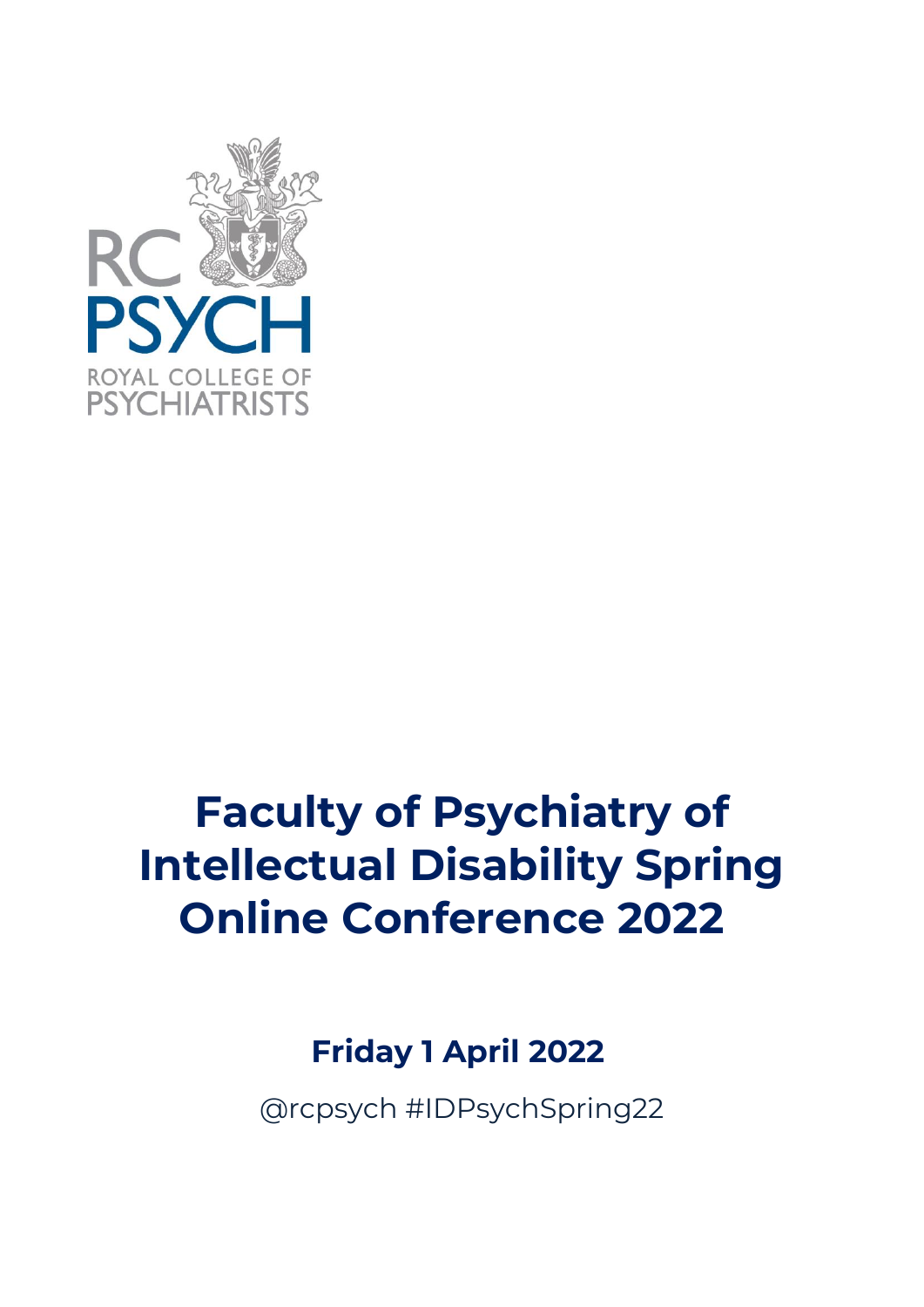### **Useful Information**

#### **Registration**

Please join at 08:55 ready for a prompt start at 09:00

#### **Conference materials**

View the [online resources](https://www.rcpsych.ac.uk/events/conferences/Intellectual-Disability-Spring-Conference-2022---online-resources) for this conference on the RCPsych website View the [online poster gallery](https://www.rcpsych.ac.uk/events/conferences/2022/poster-viewing-faculty-of-intellectual-disability-psychiatry-spring-online-conference-2022) for this conference on the RCPsych website.

#### **Twitter**

If you wish to tweet about the conference use #IDPsychSpring2022 and mention [@rcpsych](https://twitter.com/rcpsych)

#### **Accreditation**

This conference is eligible for one CPD point per hour, subject to peer group approval.

#### **Certificates of attendance**

Certificates of attendance will be emailed to delegates w/c 4 April 2022.  

#### **Speaker presentations**

Presentations will be available online within one week of the conference, for up to two months. All delegates will be sent details of this after the conference. Please be aware that these presentations are kindly provided by the speakers but on some occasions, it is not possible to make these publicly available.  

#### **Watch on Demand**

Recordings and conference materials for this conference will be made available to all delegates for 2 months after the conference. Recordings will be sent w/c 4 April 2022.

#### **Feedback**

We would appreciate your [feedback.](https://www.surveymonkey.co.uk/r/F3PDNVZ) All comments received remain confidential and are viewed in an effort to improve future meetings.

### **Conference Programme**

| 08.55           | <b>Welcome</b>                                                                                                        |
|-----------------|-----------------------------------------------------------------------------------------------------------------------|
| 09.00 - 10.20   | <b>SESSION 1</b>                                                                                                      |
|                 | Chair: Dr Ken Courtenay Chair, Faculty of Psychiatry of Intellectual<br>Disability, Royal College of Psychiatrists UK |
| $09.05 - 09.35$ | <b>Post Transforming Care Moving Forward: 'Vision &amp; Plans'</b>                                                    |
|                 | Dr Roger Banks, National Clinical Director                                                                            |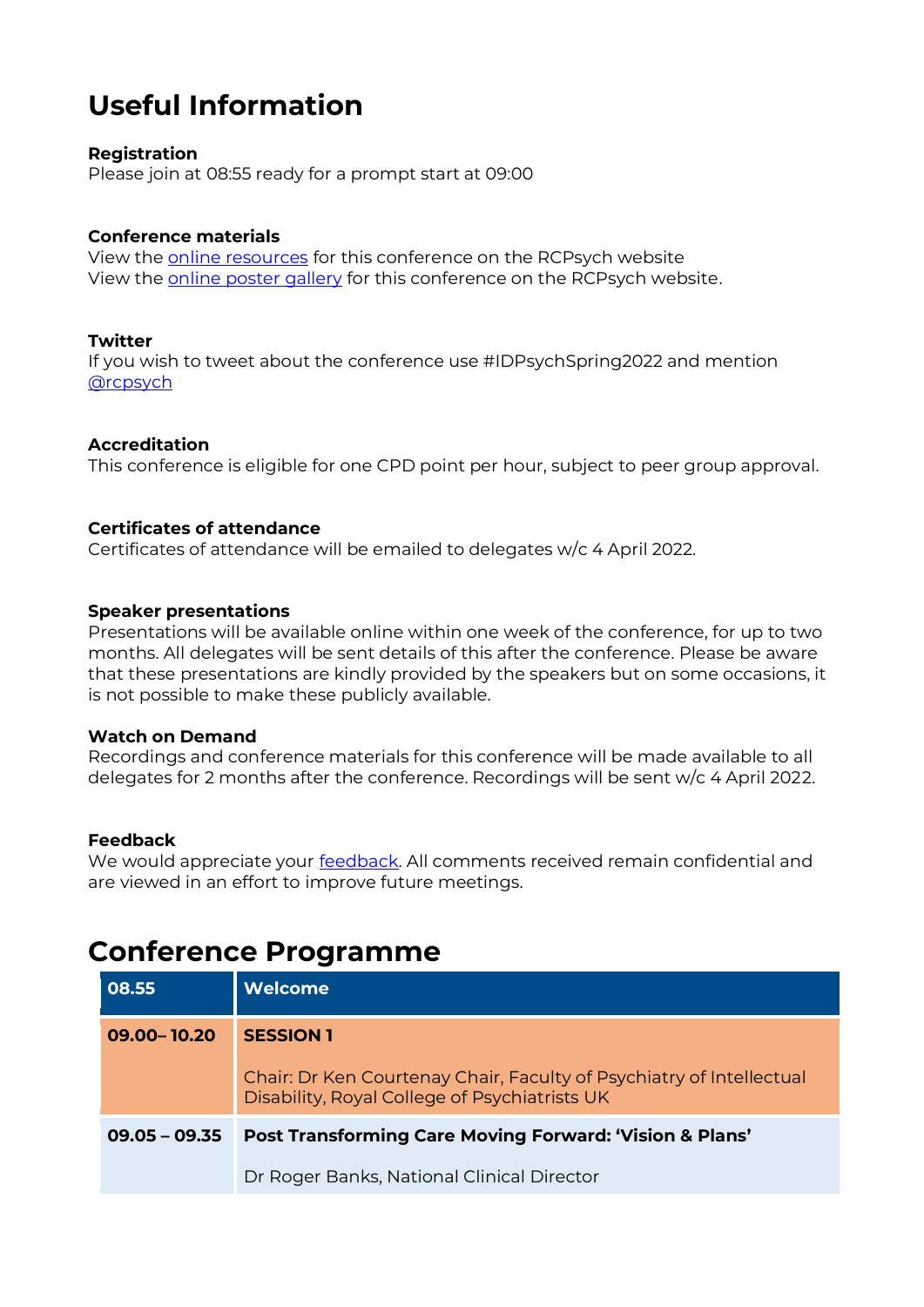|                 | Tom Cahill, National Director of Learning Disability & Autism, NHS<br>England & Improvement                                                                                                                                                                                                                                                                                                                                                                                                                                                                                                 |
|-----------------|---------------------------------------------------------------------------------------------------------------------------------------------------------------------------------------------------------------------------------------------------------------------------------------------------------------------------------------------------------------------------------------------------------------------------------------------------------------------------------------------------------------------------------------------------------------------------------------------|
| $09.35 - 10.05$ | Beyond-seizure benefits of early diagnosis and treatment in rare,<br>childhood-onset developmental and epileptic encephalopathies<br>Dr Sam Amin, Paediatric Neurologist, Senior Research Fellow,<br>University of Bristol<br>Dr Colin Reilly, Clinical Psychologist, Young Epilepsy, Lingfield                                                                                                                                                                                                                                                                                             |
| $10.05 - 10.20$ | Questions for the panellists                                                                                                                                                                                                                                                                                                                                                                                                                                                                                                                                                                |
| $10.20 - 10.50$ | <b>Break and Virtual Poster Viewing</b>                                                                                                                                                                                                                                                                                                                                                                                                                                                                                                                                                     |
| $10:50 - 12.20$ | <b>SESSION 2</b><br>Chair: Dr Ken Courtenay Chair, Faculty of Psychiatry of Intellectual<br>Disability, Royal College of Psychiatrists UK                                                                                                                                                                                                                                                                                                                                                                                                                                                   |
| $10.50 - 11.50$ | <b>Panel Discussion 'Physical Health for people with Learning</b><br>Disabilities - Should it be our business & priority?' - Exploring<br>new models of care<br>Prof. Umesh Chauhan, Primary Care, East Lancashire CCG<br>Professor Asif Zia, Consultant Psychiatrist, Director of Quality &<br>Medical Leadership, Hertfordshire Partnership NHS Foundation<br>Trust<br>Dr Gerda de Kuijper, Senior Researcher, Centre for Intellectual<br><b>Disability</b><br>Psychiatry, Netherlands - Dr Ella Baines, Named GP for Safeguarding<br>Adults & Children, Shropshire, Telford & Wrekin CCG |
| $11.50 - 12.20$ | 'The new curriculum - a college, trainer and trainee perspective'<br>Dr John Russell, Associate Dean of Curriculum<br>Dr Mary Barrett, Consultant Psychiatrist, Leicestershire Partnership<br><b>NHS Trust</b><br>Dr Ilyas Ali, ST5 Trainee                                                                                                                                                                                                                                                                                                                                                 |
| $12.20 - 13.00$ | <b>Lunch and Virtual Poster Viewing</b>                                                                                                                                                                                                                                                                                                                                                                                                                                                                                                                                                     |
| $13.00 - 14.15$ | <b>SESSION 3</b><br>Chair: Prof. Asit Biswas Vice-Chair, Faculty of Psychiatry of<br>Intellectual Disability Royal College of Psychiatrists UK                                                                                                                                                                                                                                                                                                                                                                                                                                              |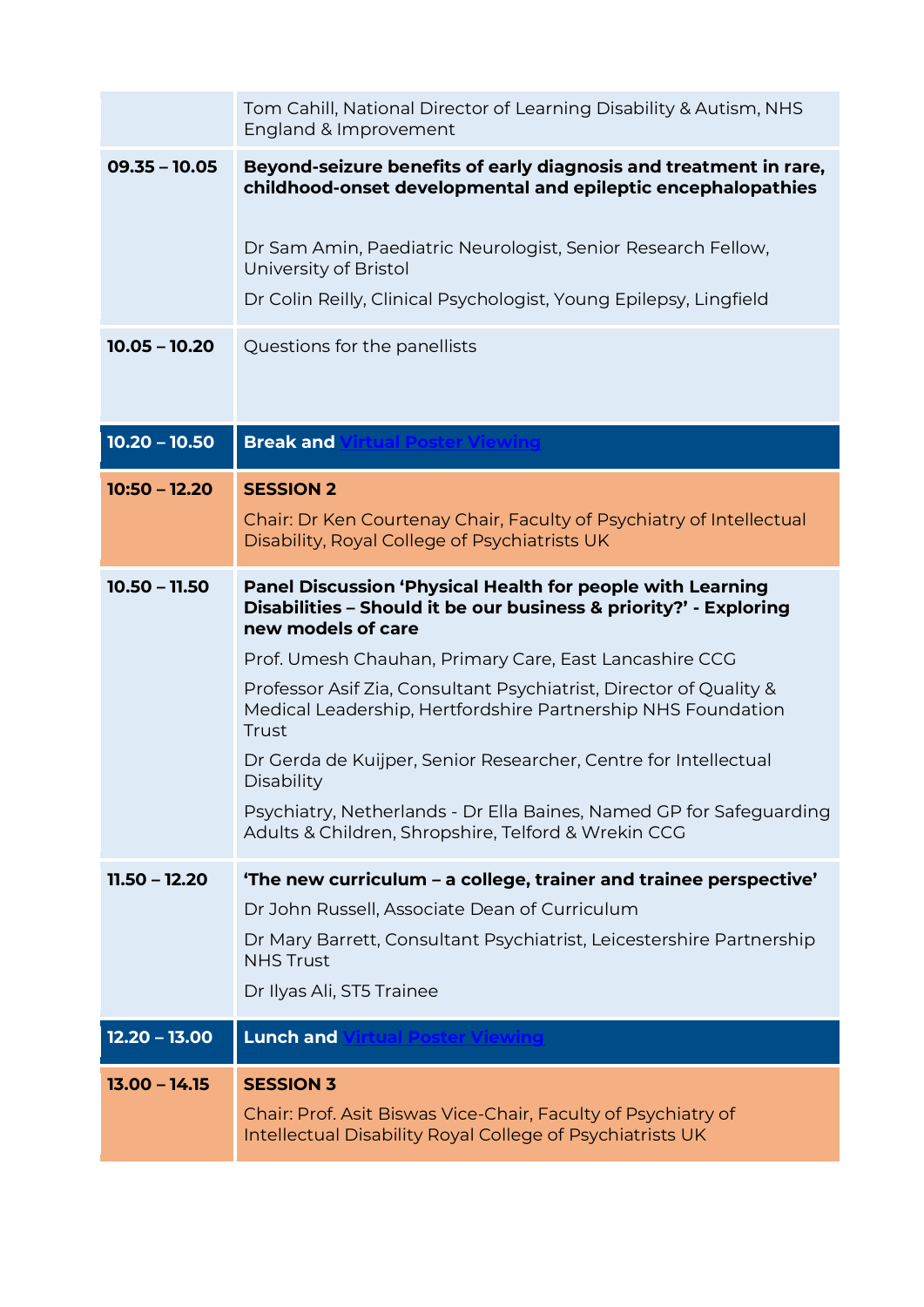| $13.00 - 13.30$ | Long COVID - A missed diagnosis in people with learning<br>disabilities?                                                                                  |
|-----------------|-----------------------------------------------------------------------------------------------------------------------------------------------------------|
|                 | Dr Manoj Sivan, Associate Clinical Professor and Honorary<br>Consultant in Rehabilitation Medicine, University of Leeds                                   |
| $13.30 - 14.00$ | People with ASD detained in secure hospitals: An exploration of<br>clinical presentations, treatments, and care pathways                                  |
|                 | Prof Regi Alexander, Consultant Psychiatrist - Hertfordshire<br>Partnership University NHS Foundation Trust & University of<br>Hertfordshire              |
| $14.00 - 14.15$ | <b>Questions for the panellists</b>                                                                                                                       |
| $14.15 - 14.45$ | <b>Break and Virtual Poster Viewing</b>                                                                                                                   |
| $14.45 - 16.45$ | <b>SESSION 4</b><br>Chair: Prof. Sujeet Jaydeokar, Finance Officer, Faculty of Psychiatry of<br>Intellectual Disability Royal College of Psychiatrists UK |
| $14.45 - 15.15$ | Closing specialist inpatient beds for intellectual disability - "Have<br>we got it wrong?"                                                                |
|                 | Prof. Rohit Shankar, Peninsula School of Medicine, University of<br>Plymouth                                                                              |
|                 | Dr Kiran Purandare, Consultant Psychiatrist, Central & Northwest<br><b>London Foundation NHS Trust</b>                                                    |
| $15.15 - 15.45$ | Trauma Informed Care in Intellectual Disability Services: the<br>importance of Developmental Assessment and Attachment                                    |
|                 | Allan Skelly, Consultant Clinical Psychologist, Cumbria,<br>Northumberland, Tyne & Wear NHS Foundation Trust                                              |
| $16.15 - 16.30$ | Questions for the panellists                                                                                                                              |
| $16.30 - 16.45$ | <b>Academic Secretary &amp; Chair's Closing Remarks</b>                                                                                                   |
|                 | Dr Inder Sawhney, Academic Secretary<br>Dr Ken Courtenay, Chair, Faculty of Psychiatry of Intellectual<br>Disability, Royal College of Psychiatrists UK   |
| 16:45           | <b>End of Conference</b>                                                                                                                                  |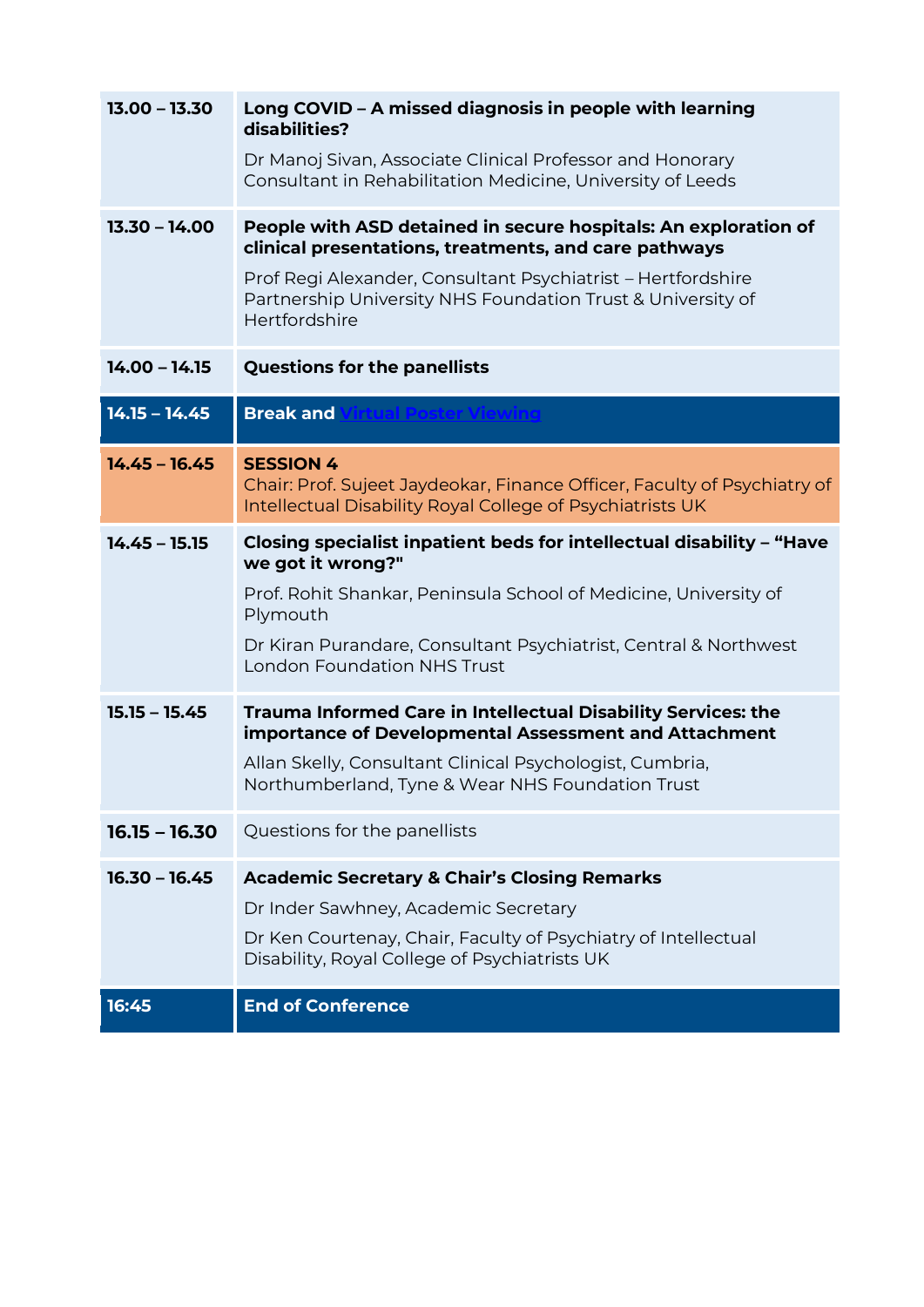Please note additional speaker abstracts and biographies will be uploaded here in due course

### **Speaker biographies and abstracts**

#### **SESSION 1 – 08.55– 10.20**

#### **CHAIR –** Dr Ken Courtenay

#### **Biography:**

Dr Ken Courtenay, Consultant Psychiatrist in Intellectual Disability, Barnet Enfield and Haringey Mental Health NHS Trust London UK

Chair, Faculty of Psychiatry of Intellectual Disability, Royal College of Psychiatrists I have worked in the NHS for over thirty years specialising in the mental health of people with intellectual disabilities. My clinical interest is in neurodevelopmental disorders and supporting people to lead more fulfilling lives. Currently, my clinical work is with offenders with autism and intellectual disabilities.

I have been Chair of the Faculty of Psychiatry of Intellectual Disability since 2018. In this role with the Royal College of Psychiatrists I advocate for better mental health care for people with intellectual disabilities and autistic people. As the leading professional body for psychiatrists in intellectual disability in the world, I have led on promoting MHID in Europe through the European Psychiatric Association and more globally through the World Psychiatric Association.

#### **09.00: Post Transforming Care Moving Forward: 'Vision & Plans'**

**Speaker:** Dr Roger Banks

**Biography:** Dr Roger Banks is a Consultant Psychiatrist with more than 30 years of experience of working with people with a learning disability, autistic people and their families. In 2020 he was appointed as National Clinical Director for Learning Disability and Autism in NHS England NHSImprovement.

Roger is a previous Vice-President of the Royal College of Psychiatrists, an Honorary Fellow of the Royal College of General Practitioners, Fellow of the Institute of Psychotherapy and Disability. He is Vice President of the Association for Research and Training on Integration in Europe (ARFIE) and a past President of the European Association for Mental Health in Intellectual Disability.

He supports WHO-Europe on intellectual disability issues.

#### **Abstract:**

.

**Speaker:** Tom Cahill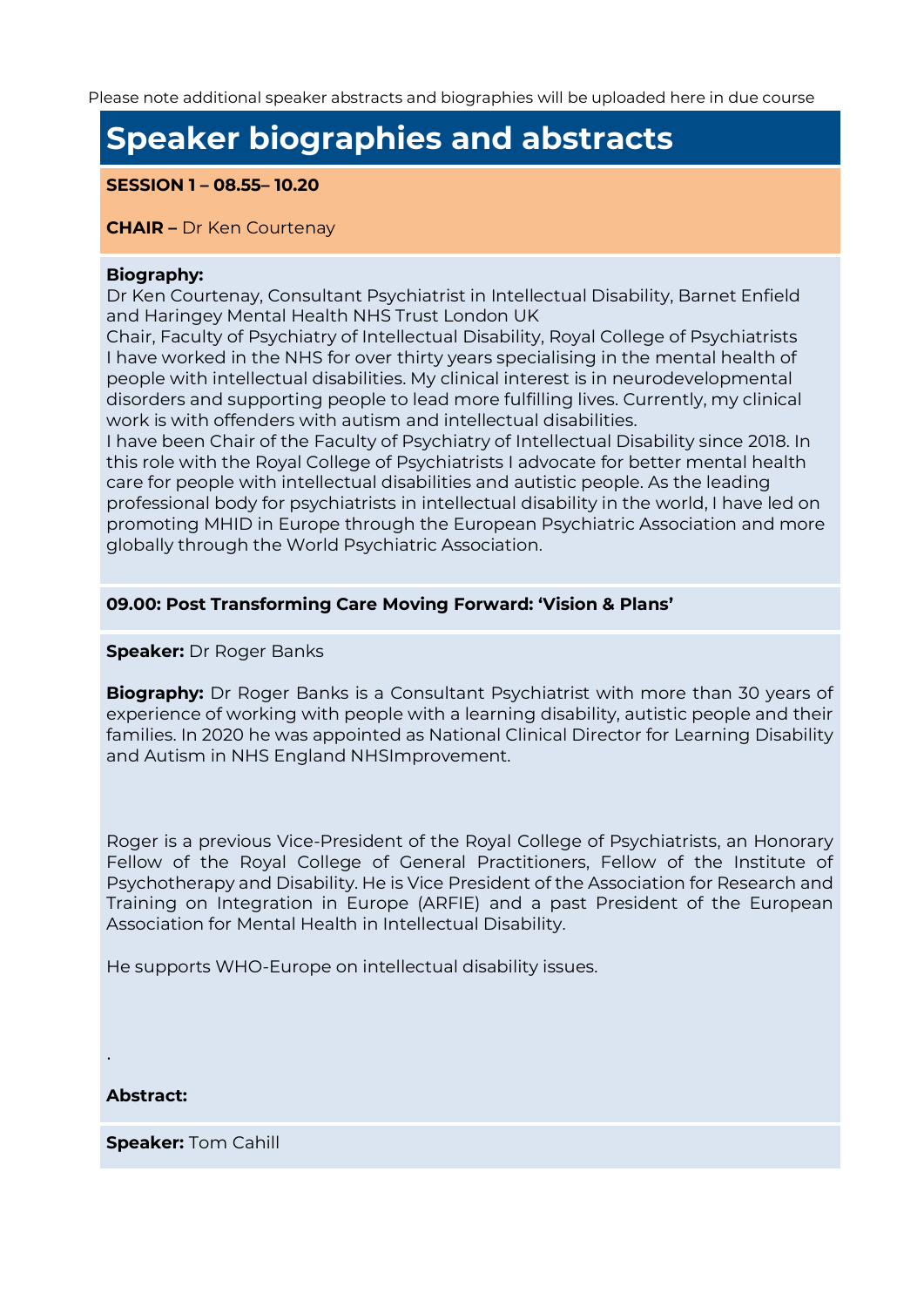#### **Biography:**

#### **Abstract:**

**09.35: Beyond-seizure benefits of early diagnosis and treatment in rare, childhood-onset developmental and epileptic encephalopathies**

#### **Speaker:** Dr Sam Amin

**Biography:** Sam Amin currently works as a consultant paediatric neurologist at University Hospitals Bristol. He is also a senior research fellow in the Faculty of Medicine and Dentistry at University of Bristol. His clinical and research interests are focused on Tuberous Sclerosis Complex and CDKL5 Deficiency Disorder. He is the national lead for the CDKL5 network and scientific advisor for the TSA and CDKL5UK. Dr Amin has led several national and international studies in this field

#### **Abstract:**

**Speaker:** Dr Colin Reilly

#### **Biography:**

**Abstract:** Colin Reilly currently works as an educational psychologist at Young Epilepsy and as a neuropsychologist at Queen Silvia's Children's Hospital in Gothenburg Sweden. His clinical work primarily focuses on neuropsychological assessment of children with neurological conditions. His research focuses on psychosocial aspects of epilepsy including cognitive and behavioral comorbidities and parental mental health. He is currently chair of the International League Against Epilepsy (ILAE) committee on Pediatric Psychiatric Issues.

#### **SESSION 2 – 10.50 – 12.20**

**CHAIR –** Dr Ken Courtenay

**10.50: 'Physical Health for people with Learning Disabilities – Should it be our business & priority?' - Exploring new models of care**

**Speaker:** Prof. Umesh Chauhan

#### **Abstract:**

**Biography:** Clinical academic based at University of Lancashire who is committed to high quality patient centred care working as a GP in a deprived area of East Lancashire for over 25 years. His research has contributed to both improving the knowledge base on tackling health inequality in health care and social care and improving quality of care delivery. Previously, he has held advisory roles on the work conducted by the Public Health England Observatory for Learning Disabilities and the Confidential Inquiry into the premature death of people with Learning Disabilities, and the subsequent establishment of the national Learning Disabilities Mortality Review (LeDeR) program which he is now coleading in collaboration with colleagues at King's College London and St Georges. He is a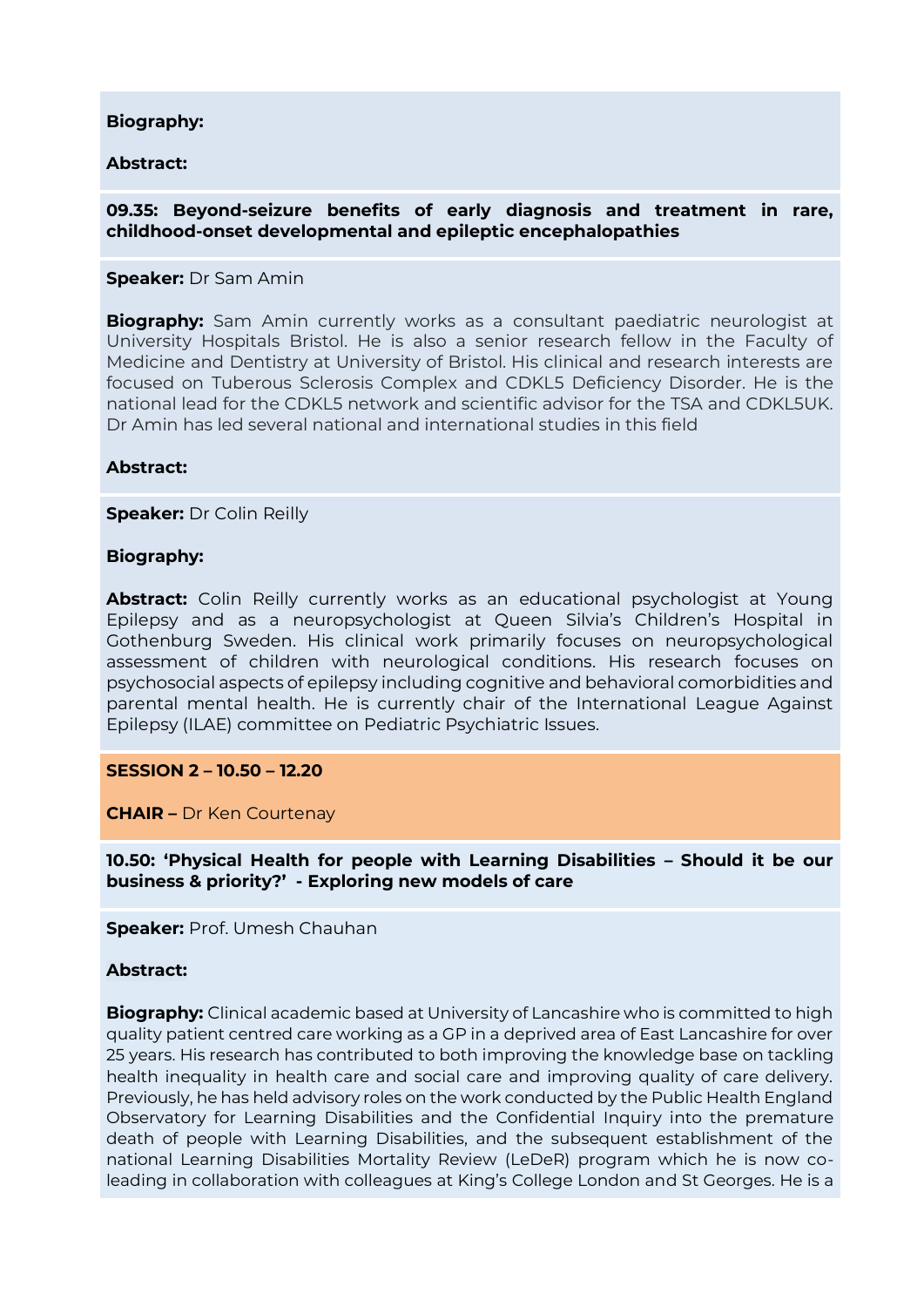member of the Lancashire and South Cumbria Learning Disability and Autism Health Inequalities Group and East Lancashire CCG Quality Improvement Lead.

**Speaker:** Prof. Asif Zia

**Abstract:** 

**Biography:**.

**Speaker:** Dr Gerda de Kuijper

**Abstract:** A brief overview will be presented about data on the prevalence of intellectual disabilities (ID) in the Netherlands, and comorbidities and medication use in this Dutch population. Then, data and information on the organization of Dutch IDhealthcare will be given and the pros and cons will be discussed.

The prevalence of ID in the Netherlands is not exactly known because of registration deficits, especially in primary care. The ID-healthcare is traditionally provided by medical and psychological services affiliated to large institutions, but is gradually transferred to primary care, due to de-institutionalization especially for those with less severe disabilities. Nowadays, the specialized ID healthcare is provided by registered ID-physicians who followed the three-years post-graduate training. GPs could refer to ID-physicians' multidisciplinary outpatients' clinics affiliated to ID-institutions. However, knowledge exchange and intersectoral collaboration between IDspecialized healthcare, primary care and mental healthcare may be hampered resulting in risks for insufficient ID-healthcare.

#### **Biography:**.

Gerda de Kuijper is an intellectual disability (ID)-physician and senior researcher affiliated to the Centre for Intellectual Disabilities & Mental Health (Dutch abbreviation CVBP), a department of Mental Health Care Drenthe (GGZ Drenthe), and the University Medical Centre Groningen (UMCG), the Netherlands. The CVBP is partner in the Academic Collaborative "Intellectual disability and mental health', a consortium of the UMCG departments Psychiatry and Family Practice, GGZ Drenthe and three IDservice providers.

Gerda started her carrier as a GP and physician in community youth healthcare for more than 10 years. Then she moved to ID-specialized youth mental healthcare working as a GP combined with working as ID-physician in specialized ID-healthcare. This combination, working on the cutting edge of psychiatry and ID-healthcare resulted in becoming interested in and feeling the urge to improve the knowledge about and the quality of ID-mental healthcare. In 2008, she started her PhD-study on the off-label prescription of antipsychotics and finished her thesis in 2013. Since then, she is a researcher and clinician in ID-mental healthcare.

#### **Speaker:** Dr Ella Baines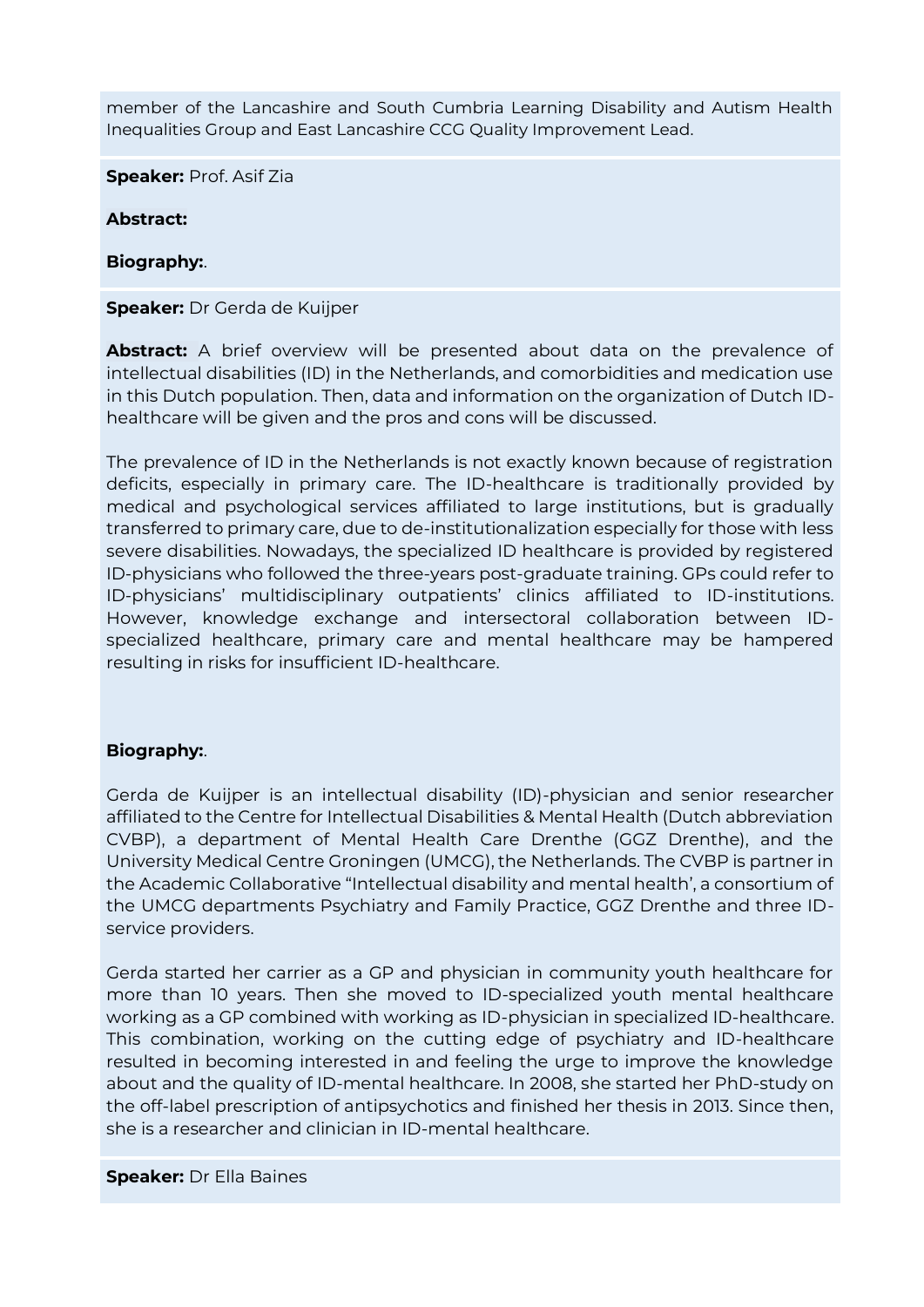**Abstract:** Primary Care plays a crucial role in providing physical healthcare for people with a learning disability in the UK. GPs aim to provide accessible, personalised and holistic care close to home.

In this talk, I will discuss the benefits of Primary Care taking a lead role in physical health and also the limitations. I will explain the process and impact of Annual Health Checks as a reasonable adjustment to reduce health inequalities for those with learning disabilities. I will also outline how Primary Care Networks are prioritising the health of people in Care Homes.

**Biography:** Ella works as GP in Shrewsbury, Shropshire. She is the Named GP for Safeguarding Adults and Children at Shropshire, Telford & Wrekin CCG. She is the Secretary of the Royal College of General Practitioners Intellectual Disability Special Interest Group and lead GP for Learning Disabilities in her practice and Shrewsbury Primary Care Network.

Ella is a GP web editor for the website [www.intellectualdisability.info.](http://www.intellectualdisability.info/) She is currently helping to edit RCGP guidance regarding the Accelerated Citizen Access to Data (access to GP records) to safeguard vulnerable groups.

Ella is passionate about reducing health inequalities for those with intellectual disabilities. She loves nothing more than helping her patients to live their best lives. She is a parent-carer and an expert by experience. Her eldest son has Cri Du Chat Syndrome. He is non-speaking with a severe learning disability and challenging behaviour. He also has a wicked sense of humour and loves darts.

#### **11.50: 'The new curriculum – a college, trainer and trainee perspective'**

**Speakers:** Dr John Russell, Dr Mary Barrett & Dr Ilyas Ali

**Abstract:** The curricula are changing, along with the training portfolio. Our presentation will cover the 'why, what and how' of the changes to help you prepare for its implementation in August 2022. We will provide an overview of the review process, show you the new structure and high-level content that spans all the psychiatry curricula, give an outline of the new format PDP and talk about resources available to help. We will then take a step into the new ID curriculum to show how it looks in 'real life', including using it in a PDP, before sharing a video which demonstrates how to set up a PDP. We will finish with reflections from a current ID trainee on their experience of a PDP discussion, then provide opportunity for questions.

#### **Speaker Biographies:**

#### **Dr John Russell**

Dr John Russell is a Consultant Psychiatrist specialising in working with adults with intellectual disabilities in South East Scotland.

Dr Russell gained his medical qualification from the University of Aberdeen in 1990. He initially trained in General Practice on the East Cumbria Vocational Training Scheme obtaining Membership of the Royal College of General Practitioners in 1994.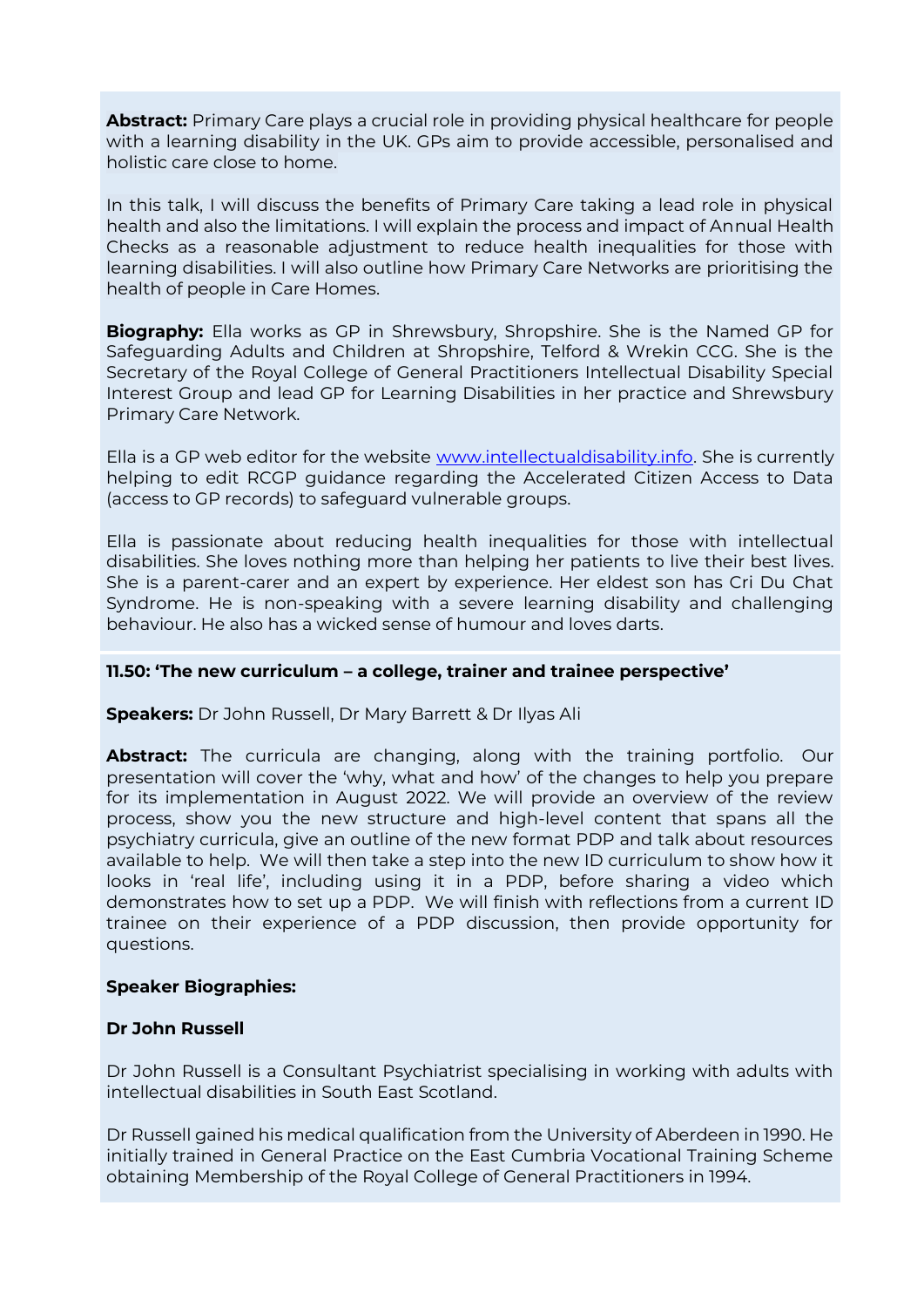Thereafter he moved to Edinburgh to undertake psychiatry training, gaining Membership of the Royal College of Psychiatrists in 1998. After Membership, he specialised in the Psychiatry of Learning Disability. He was appointed a Consultant Psychiatrist in 2002 and subsequently became a Fellow of the Royal College of **Psychiatrists** 

He has developed and maintained a keen interest in teaching and training throughout his career. In 2018, Dr Russell was appointed the Associate Dean for Curricula at the Royal College of Psychiatrists. In this role, he has been leading the Curricula Review Project which involves a major revision of all the UK Psychiatry curricula. The new Curriculum Framework is due for implementation in August 2022.

#### **SESSION 3 – 13.00 – 14.15**

**CHAIR –** Prof. Asit Biswas

#### **13.00: Long COVID – A missed diagnosis in people with learning disabilities?**

#### **Speaker:** Dr Manoj Sivan

**Biography:** Dr Manoj Sivan MD FRCP is an Associate Clinical Professor and Honorary Consultant in Rehabilitation Medicine (RM) with University of Leeds and Leeds NHS Trusts. He led UK's first study on Covid-19 long term symptoms (long Covid) that led to the setting up of UK's first long covid service in Leeds in Sept 2020. He also led the development of the C19-YRS (Yorkshire Rehabilitation Scale), literature's first validated condition-specific patient reported outcome measure. Leeds Long Covid team won the 2021 BMJ Clinical Leadership Team award and the digital C19-YRS system won the 2021 Medipex NHS Innovation award. He is the Chief Investigator of £3.4m NIHR project LOCOMOTION and is an advisor for the World Health Organisation for its long covid policy in Europe. His research interests are rehabilitation technology, health services, chronic pain and outcome measurement - supported by grants from NIHR, MRC, EPSRC, ISRT, Research England and RCP. He is the Editor-in-Chief of the Oxford Handbook of Rehabilitation Medicine.

**Abstract:** Post-COVID-19 Syndrome (PCS) or Long Covid is a multisystem condition with commonly reported symptoms of breathlessness, fatigue, neuropathic and musculoskeletal pain, cognitive difficulties, and psychological distress - currently affecting around 2 million people in the general population. Given that acute COVID-19 is worser in PwID, one would expect to see high numbers of PCS in PwID. However, there is not any published evidence on this yet. Recognising PCS can be challenging due to communication difficulties and lower intellectual functioning in PwID. There is need to develop and validate PCS-specific screening tools in this population to estimate the real scope of the problem. This can help inform management of medical complications in PCS (pulmonary fibrosis, myocarditis, pericarditis, cardiac arrhythmias, renal and hepatic dysfunction, DVT/PE) which are otherwise likely to accentuate morbidity and mortality. The financial implications of additional care needs due to PCS need to be estimated that will inform care, service planning and commissioning.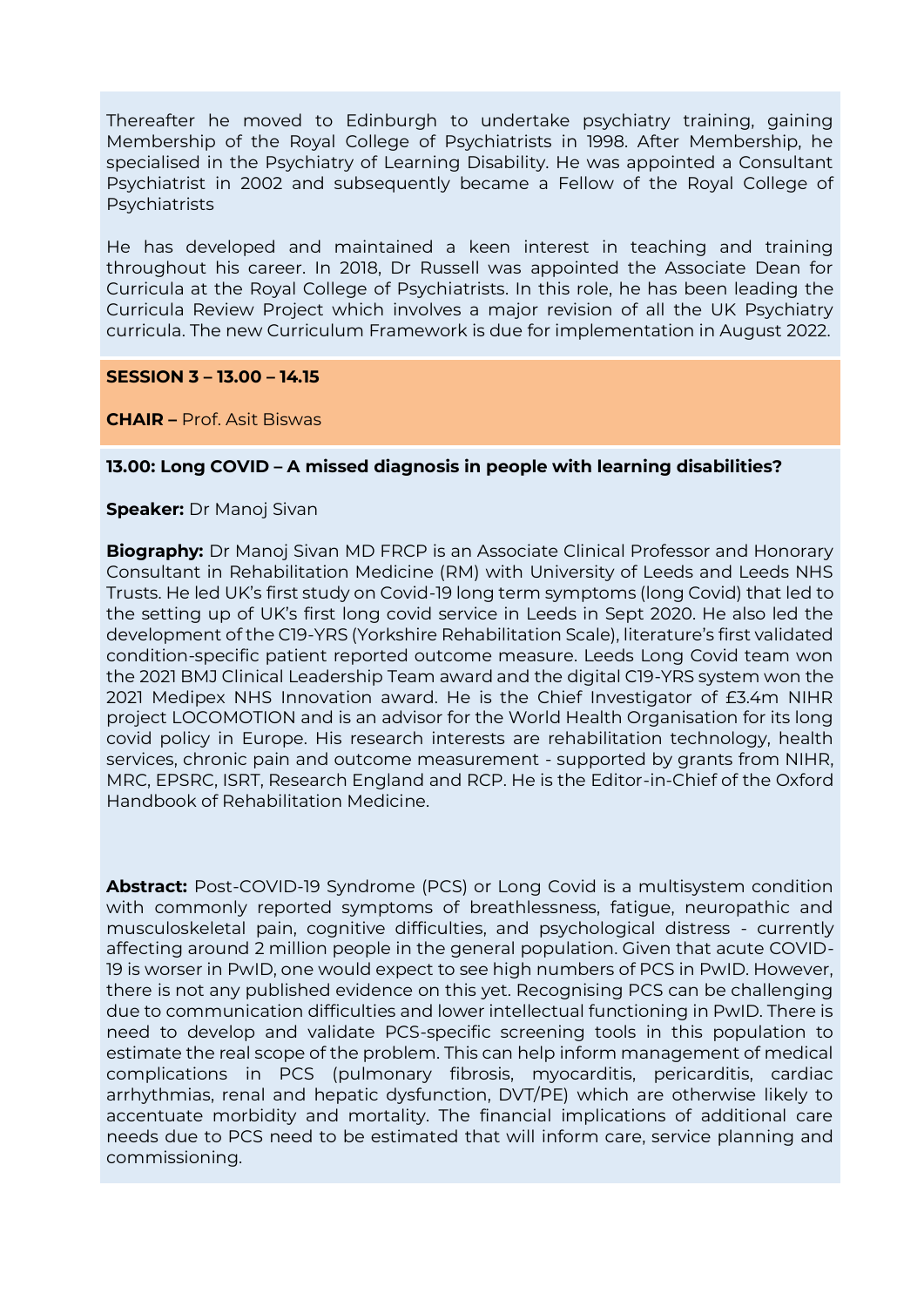#### **13.30: People with ASD detained in secure hospitals: An exploration of clinical presentations, treatments, and care pathways**

**Speaker:** Prof. Regi Alexander

**Biography:** Working across hospital and community forensic services. Regi is a Consultant Psychiatrist with Hertfordshire Partnership University NHS Foundation Trust and clinical lead in forensic learning disability for the East of England NHS Provider Collaborative. A practising clinician with extensive research interests focusing on the interface between neurodevelopmental disorders, psychiatric illnesses and offending behaviour, he is the author of about 100 peer reviewed papers, book chapters, treatment guidelines and monographs. Currently he is an Associate Dean of the Royal College of Psychiatrists, President of the Royal Society of Medicine-Intellectual Disability Section, Editor of the Oxford Textbook of Psychiatry of Intellectual Disability, and Convenor of RADiANT – a research network that brings together a number of NHS Trusts, university academics and experts by experience. With a particular interest in public education, he also edits Village Voice, an award winning community magazine run by volunteers in East Anglia

#### **Abstract:**

#### **SESSION 4 – 14.45 – 16.45**

**CHAIR –** Prof. Sujeet Jaydeokar

**14.45: Closing specialist inpatient beds for intellectual disability – "Have we got it wrong?"**

**Speaker:** Dr Rohit Shankar

**Biography:**

**Abstract:**

**Speaker:** Dr Kiran Purandare

**Biography:**

**Abstract:**

**15.15: "We are human too - You can't spell Inclusion without Us"**

**Speaker:** Prof. Christopher Hatton

**Biography:**

**Abstract:**

**Speaker:** Matty Prothero